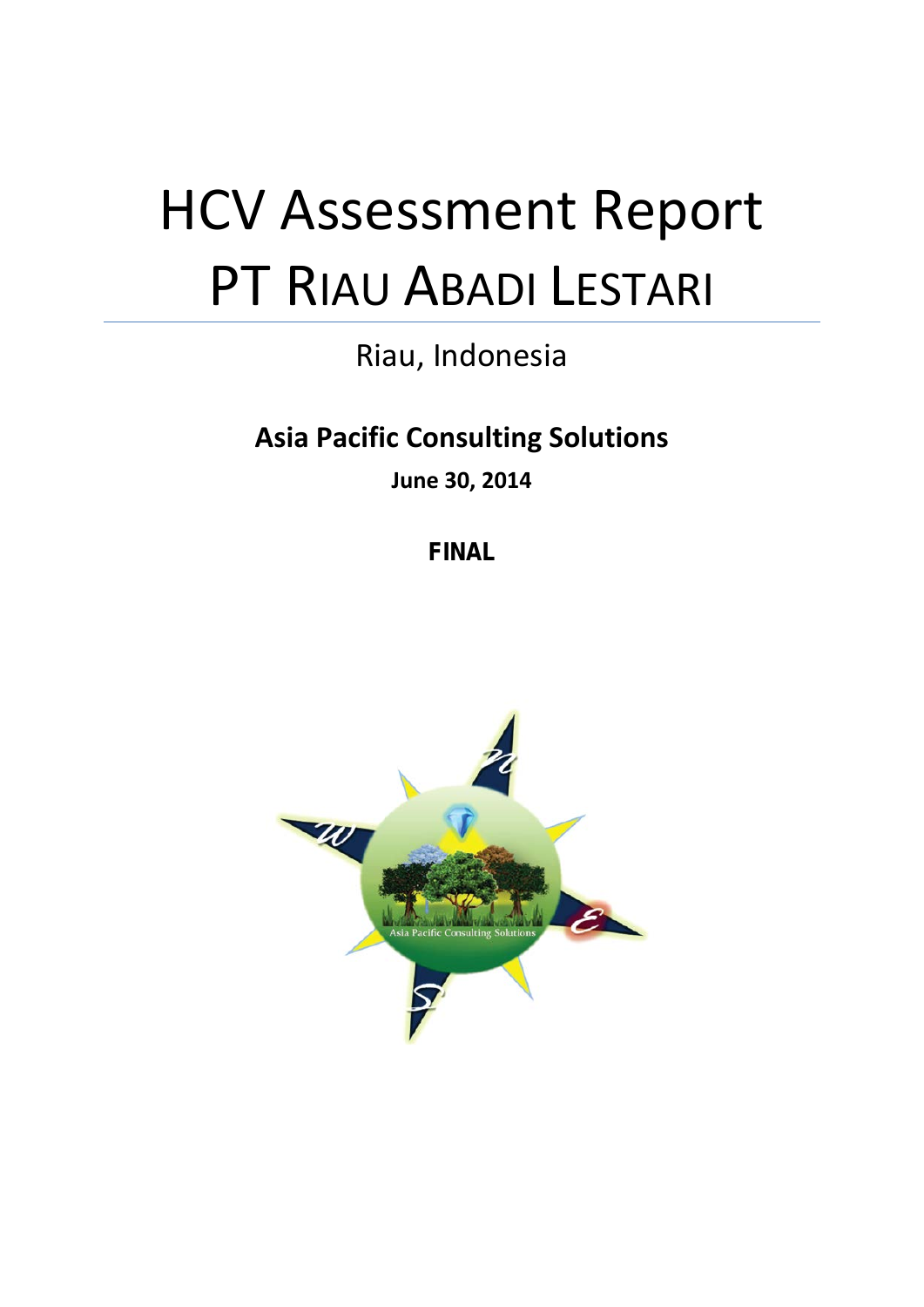# **ACKNOWLEDGEMENTS**

We would like to thank Asia Pulp and Paper Group (APP) and Sinar Mas Forestry (SMF) for providing us the opportunity to help on such a dynamic and significant shift in the approach by the companies in managing their plantation concessions and the additional important high conservation value resources that are contained within. Particularly Ms. Linda Wijaya, Aida Greenbury, Rolf Jensen, Dolly Priatna and Dewi Bramono of APP were invaluable in providing guidance while still allowing for independence throughout the project. Robin Mailoa, Elim , and Adrianto plus the SMF staff at the field level has provided needed support in accomplishing what needed to be done within such a short time frame.

Equally as important, we would like to thank the 80+/- individual subcontractors without whom we would not have been able to achieve the objectives of the project. They worked hard, were dedicated and showed true professionalism throughout the entire period. Although too many to be acknowledged individually, of particular note are Kevin O'Grady of Pinnacle Quality Pty Ltd, Sam Ponder of SDP Holdings Pty LTD, Langlang Tata Buana and Yana Suryadinata are to be commended for their leadership skills in helping to manage the entire field data collection process. We would also like to thank Kenichi Shono of PT Hatfield Indonesia, Martin Hardiono, Iwan Kurniawan Permadi and Ersa Juarsa for their valuable time in assisting with the overall management of the project.

Finally, without the assistance, advice and guidance of key stakeholders in civil society to help us stay true to the HCV concept and ensure we remain committed to transparency and independence, the following group are just a few of the many that were there for us when we needed.

Greenpeace WWF Indonesia WWF International HCVRN Indonesia HCVRN International Forest People's Program Eyes on the Forest The Forest Trust WALHI and many others at the local level Thank you all!!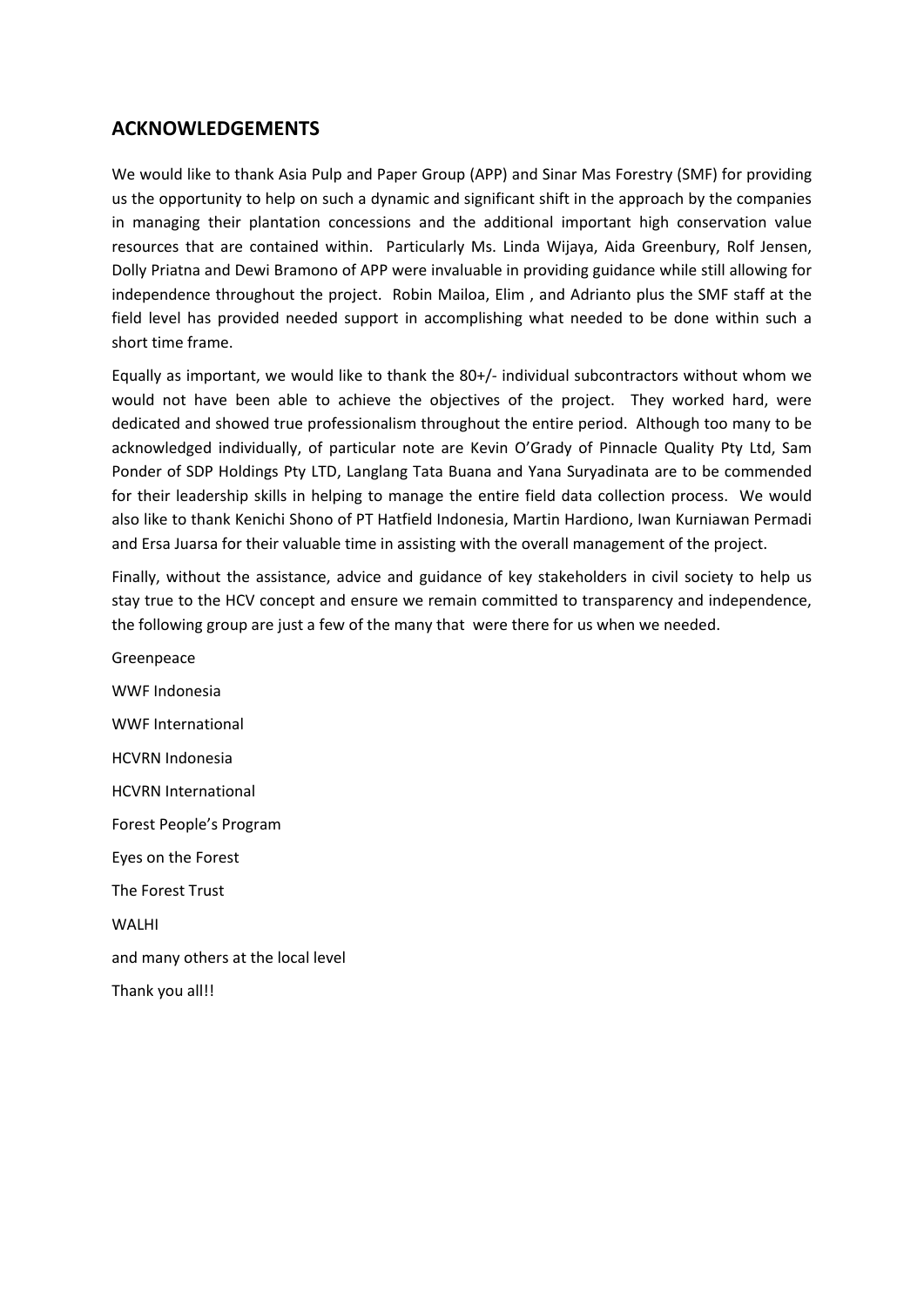# **EXECUTIVE SUMMARY**

The HCV Assessment in Riau province focused on five (5) concessions comprising PT Arara Abadi (AA), PT Satria Perkasa Agung (SP), PT SPA Serapung (SPA), PT SPA Koperasi Tani Hutan (KTH) Sinar Merawang (SM) and PT Riau Abadi Lestari (RAL) of all of which provide timber supply to the Asia Pulp & Paper (APP) Group. This particular report presents finding from PT Riau Abadi Lestari (RAL).



PT RAL is an industrial plantation forest (*Hutan Tanaman Industri, HTI*) that supply wood to the pulp and paper company trading under the registered brand of the Asia Pulp and Paper (APP) group. Based on the RBI data (Rupa Bumi Indonesia), the PT RAL concessions are located within 3 districts/regency; *Kabupaten* Bengkalis, Kampar, and Siak within Riau Province.

# **Project Ownership**

This project was commissioned by Asia Pulp and Paper Group. Asia Pulp and Paper Group (APP) is a trade name for a group of pulp and paper manufacturing companies in Indonesia and China. The APP group of companies is one of the world's largest vertically integrated pulp and paper companies, with an annual combined pulp, paper, and converting products capacity of over 18 million tons. APP-Indonesia and APP-China currently market their products in more than 120 countries across six continents. Asia Pulp & Paper's Indonesian administrative office is located at Sinarmas Land Plaza, Jalan Thamrin, Jakarta, Indonesia.

At the time of this report, the pulp mills of the Asia Pulp and Paper Group (APP) receive pulpwood from the HTI concessions of 38 suppliers located on the islands of Sumatra and Borneo. This project covers one (1) of those supplies on the island of Sumatra.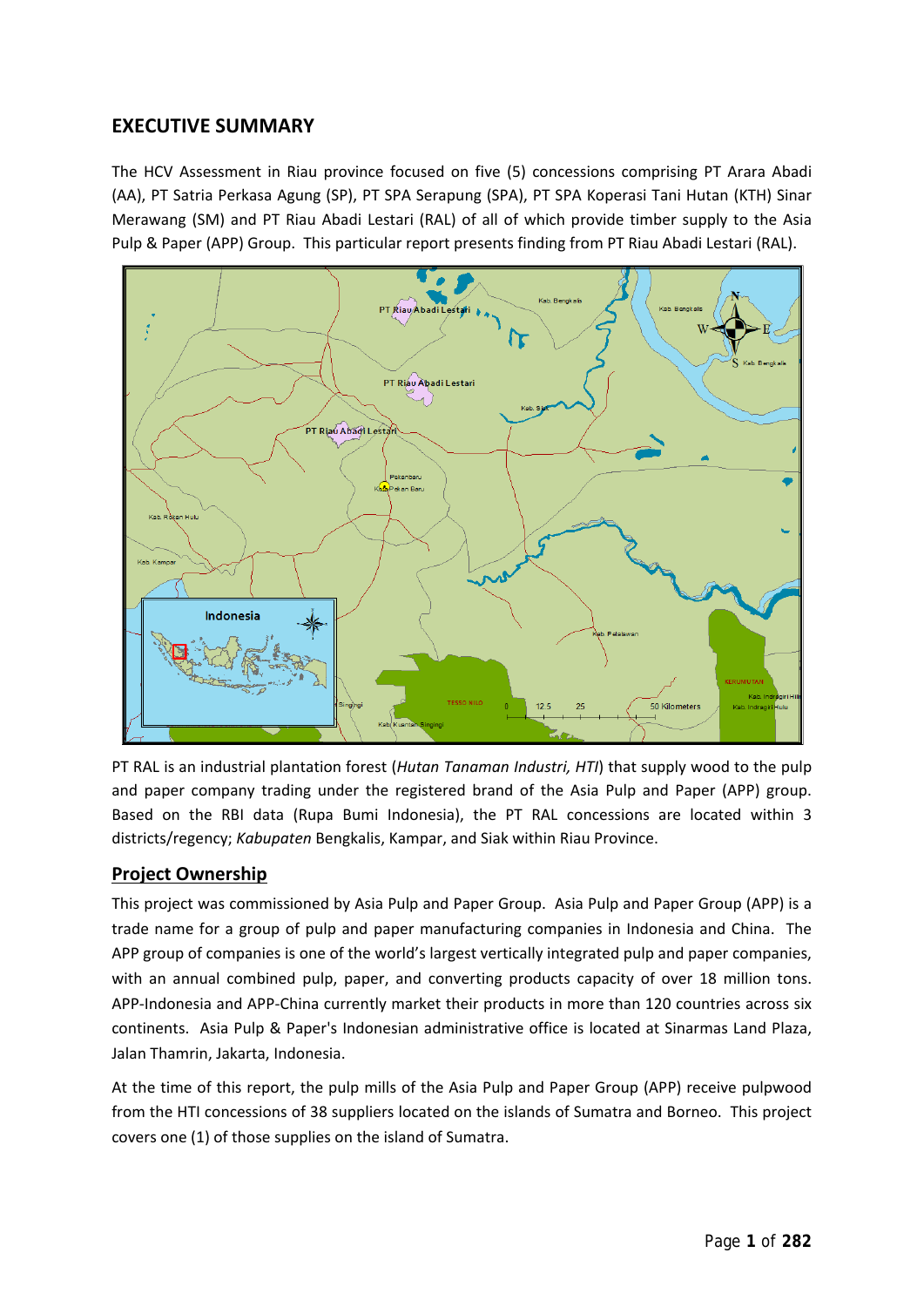## **Concession Historical Aspects**

PT. Riau Abadi Lestari (PT.RAL) is one of the national private company's doing business in the industrial plantation forest, with the company establishment act made by Notary Mudofir Hadi, SH No. 171 dated 21 October 1994 and was further improved through Notary Certificate from Notary Susi Susantijo, SH No. 16 dated 2 May 1998.

The work area of PT RAL designated based on the area provision map on the appendix of Director General of Forest Utilization Decree No. 2779/IV-Set/1993 dated 26 October 1993 and the letter from Forestry Regional Office in Riau Province No. 2390 Kwl-4/1993 dated 11 November 1993 on the area designation for Plantation Forest Transmigration in PT. Riau Abadi Lestarito three management units: Unit Mandi Angin, Unit Sindotim and unit Tasik Serai each in the extent of 4,000 Ha, to have a total management area of 12,000 ha further approved by Ministry of Forestry with the decree No. 542/Kpts-II/1997 dated 25 August 1997. The AMDAL document has been prepared in 1996 and approved by AMDAL commission of Mnistry of Forestry through letter No. 199/DJ-VI/AMDAL dated 25 June 1996.

The ten year management plan/ *Rencana Karya Pengusahaan Hutan Tanaman Industri* (RKPHTI) of PT. RAL was approved on 13 July 1999 No. 746/Kpts-VI/1999 and the company has planted Acacia sp during rotation I (1997-2002) on an area of 10.044 Ha and rubber plants on an area of 850 Ha.

In 1996, social conflict such as encroachment, occupation or claim from community occurred which caused a decrease in the planting realization. There was also demand from the transmigrant community for an oil palm plantation in the extent of 1,800 Ha. The demand for oil palm plantation cannot be fulfilled by the company as it relates with the change in forest function which is supposed to be the authority of the Ministry of Forestry. The demand of the community for oil palm plantation was being followed up by the local government of Siak District through the development program of oil palm plantation in 2005 in the extent of 1,050 ha within PT RAL concession area divided into 600 ha in the Sindotim Unit and 450 ha in the Mandiangin Unit.

# **Assessment Findings**

In an effort to provide APP a result that could be more easily utilized, this report is prepared at the concession (Forest Management Unit) level. The concession report provides:

- identification of the team members and background,
- details on HCV descriptions according to the HCVF Toolkit for Indonesia (2010),
- a discussion of the methodology used to identify potential sites where HCV might exist,
- a landscape perspective in which the concession is operating within,
- results of the assessment,
- Management and monitoring recommendations, and
- Barrier should the company choose to pursue certification in the future.

The results of the identification can be summarized as follows:

#### **HCV 1 Areas with Important Levels of Biodiversity**

HCV 1.1 Areas that Contain or Provide Biodiversity Support Function to Protection or Conservation Areas

> Of the 3 districts inside the PT RAL concession, only Sindotim directly borders a protection area, i.e. Sultan Syarif Qasim Great Forest Park (Tahura SSQ).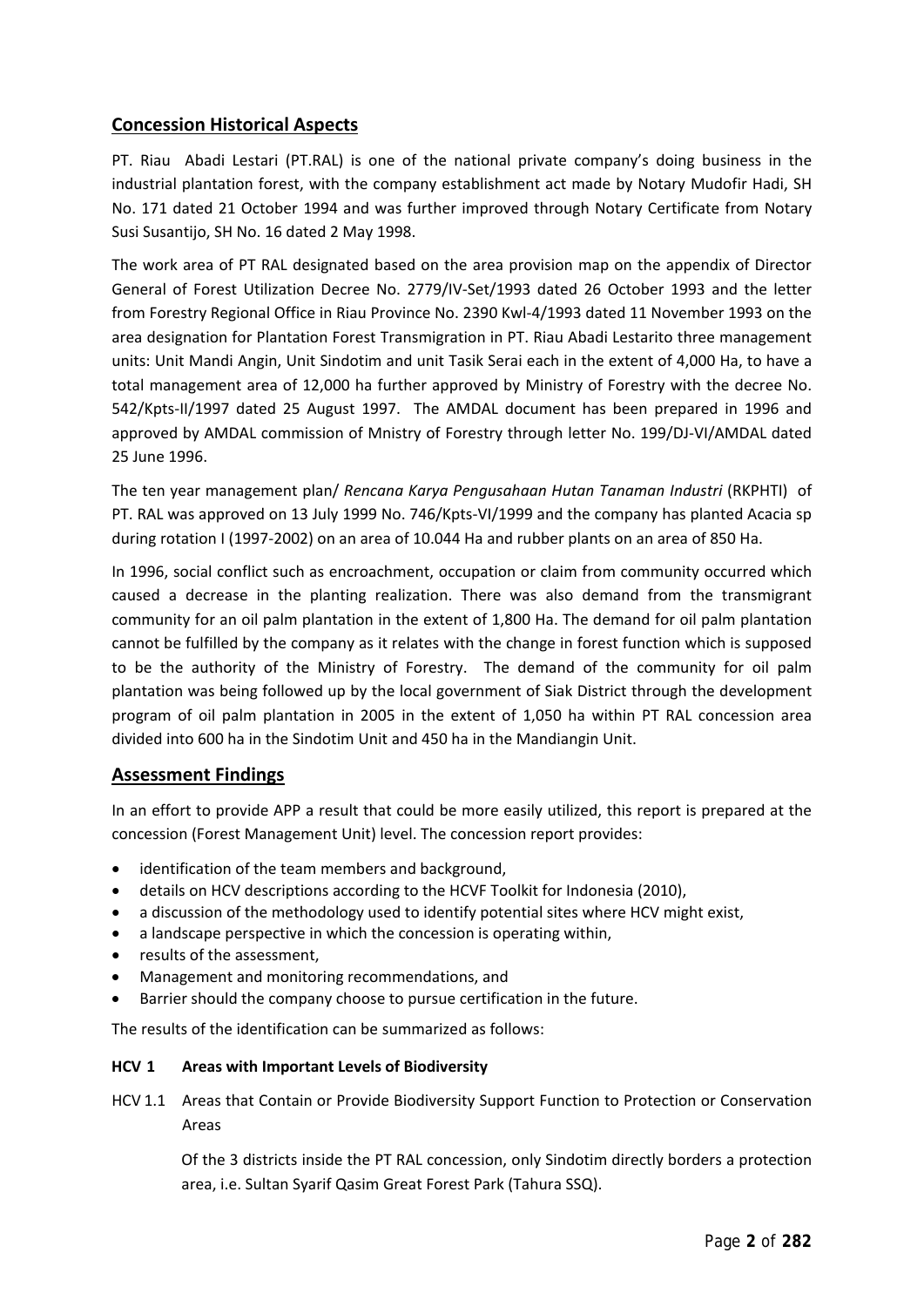To protect the integrity of the Tahura SSQ protection area a buffer zone should be established in Sindotim district. Other protection areas that the company is obliged to protect are riparian buffer zones. The PT RAL region also has areas allocated as protection areas, which also function as core crop areas. Protection areas in the PT RAL concession region are also HCV 1.1.

#### HCV 1.2 Critically Endangered Species

Some parts of Tasik Serai and Mandiangin seem to have been overlapped by the tiger habitat based on the stakeholders input as seen from the figure above. During the Main Assessment, the team found no evidence of the **Sumatran tiger** (*Panthera tigris sumatrae*) being present. However, employees and communities stated that tigers are still present in all of the PT RAL concession districts. Especially since, according to villagers, tigers had been caught in the Mandi Angin district region. Further, looking at (**TCU: Tiger Conservation Unit**) distribution, the PT RAL Mandi Angin and Tasik Serai districts form part of the Siak-Padang Lawas TCU area. Furthermore, based on the survey in the area in close proximity with the concession, the team found three tracks of tigers which explaines that tiger still inhabit the surrounding areas (See Figure 19).

On another note, Sumatran elephant (*Elephas maximus sumatrae*) were found in the Sindotim district region and according to information from employees and communities they are also present in the two other districts. Elephant tracks were also found in the area surrounding the concession. A WWF distribution map for 2007 also confirms the presence of elephants in Tasik Serai and Sindotim districts in the PT RAL concession, stating that the population of wild elephants in Riau province had fallen from more than 1000 individuals in 1984 to around 200 individuals in 2007 (WWF 2007).

Elephants sometimes cause damage in the PT RAL region, particularly in Sindotim district where they have reportedly destroyed up to 250 ha of acacia. This destruction occurs because there are no corridors for elephants to pass through in the PT RAL region.

Additionally, 3 species of flora that are classified as Critically Endangered were found within the concession.

HCV 1.3 Areas that Contain Habitat for Viable Populations of Endangered, Restricted Range or Protected Species

During visits to the PT RAL concessions several species of flora and wildlife were found with important categories on the IUCN Red List, in Appendix I and II of CITES, are protected under Government Regulation No. 7/1999 or are endemic. HCV 1.3 activities involved identifying habitats in or around the management unit for **viable populations** of critically endangered, endangered, endemic or protected species. The emphasis of HCV 1.3 is **maintaining species populations**, so, in assessing potential population viability, landscapes surrounding the assessment area had to be considered.

A lot of effort, and more time is required to assess population viability than was available during HCV assessments.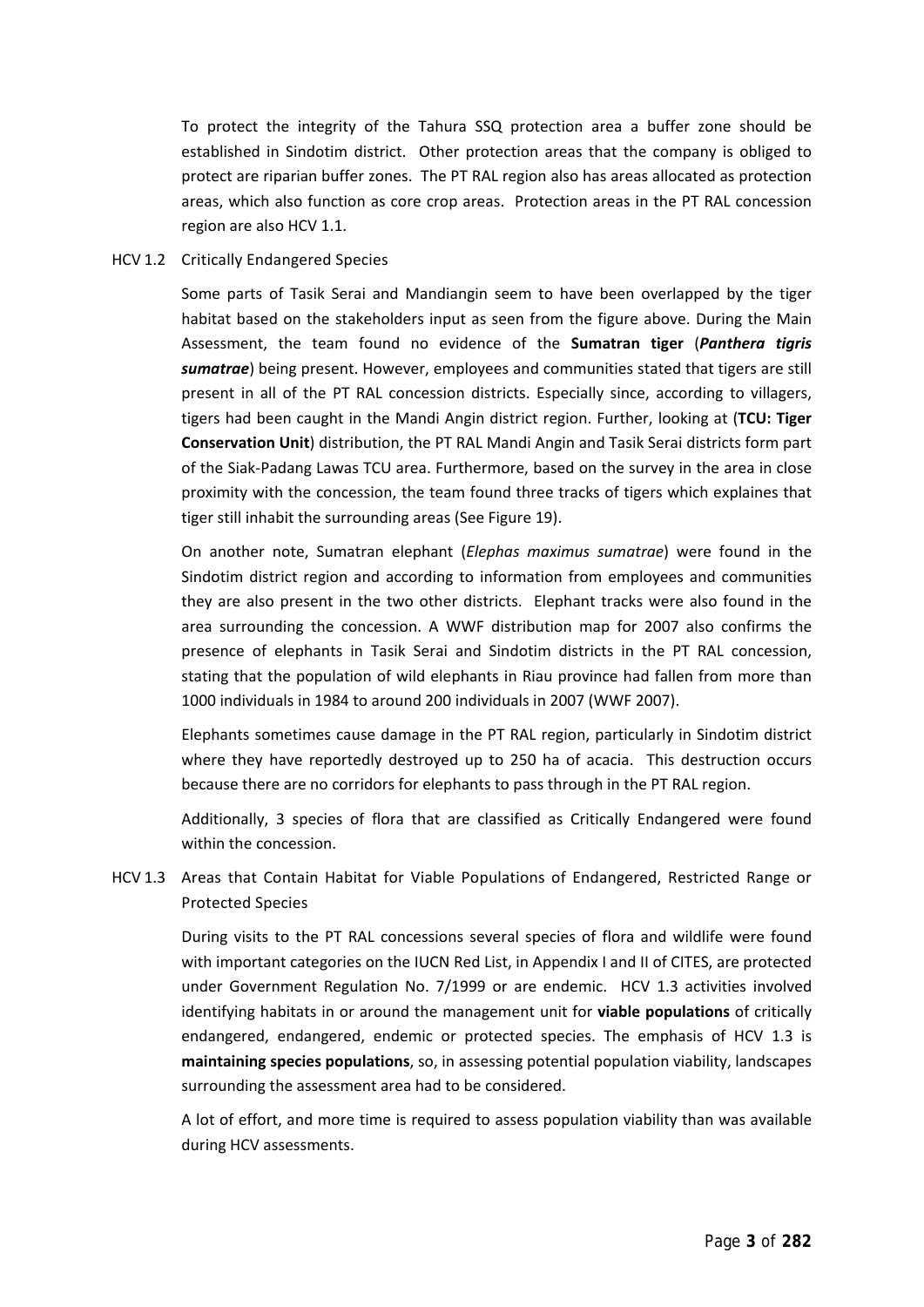As there were no population viability analyses, HCV assessments used landscape **carrying capacity analyses for HCV 1.3 species**, which considers the level and quality of support to the ecosystem from the landscapes closest to the concessions. A total of 3 mammal species and 4 birds species were found that meet HCV 1.3 classification with no flora or herpetofauna found meeting this.

HCV 1.4 Areas that Contain Habitat of Temporary Use by Species or Congregations of Species

Key habitats like those required in HCV 1.4: caves as breeding or nesting sites and habitats for swiftlets and bats and saltlicks were not found on the ground in PT RAL concession area. The location of 'special areas' where animals and birds congregate to seek food or minerals was not found for the area. There were also no saltlicks found as most of the area has been converted either to plantation or oil palm estate.

One of the key habitats identified according to the toolkit is the local wildlife corridors used by animals to move among different ecosystems in an effort to track seasonally available foods. However, natural ecosystem that may be used by the wildlife was not apparent or is geographically far from the concession area. Most of the area of PT RAL has been designated as HCV 1.2 area which should provide the necessary protection for species that may use the area as corridors or nesting site if they exist. Furthermore, the survey conducted during the main assessment as well as interviews with local community indicated that whatever key habitats present in the past, no longer exist. Thus, the team found that HCV1.4 does not exist within the concession.

#### **HCV 2 Natural Landscapes and Dynamics**

HCV 2.1 Large Natural Landscapes with Capacity to Maintain Natural Ecological Processes and Dynamics

> FME concessions do not have intact forest blocks with core zones of more than 20,000 ha as recommended in HCV 2.1 as shown in figure below. However, some districts still constitute part of surrounding natural forest landscape, so no MU activities should disrupt the dynamics of natural ecological process. Merawang district forms part of the Kerumutan landscape, Pusaka district forms part of the Danau Besar Pulau bawah landscape, Melibur and Sebanga districts are in the Giam Siak Kecil landscape, while Nilo district is part of the Tesso-Nilo landscape.

### HCV 2.2 Areas that Contain Two or More Contiguous Ecosystems

Three approaches used to identify HCV 2.2 i.e. contiguous forest ecosystems were based on (1) *differences in elevation* which can be analysed from two figures below with none have elevation difference of more than 500 m, (2) *contiguous swamp and non-swamp ecosystems, and (3) presence of kerangas forest* .

Based on the approaches above, there is no area within the management unit of FME that meets the category. In general, the ecosystem transitional area that is the combination of two types of ecosystem is called ecotone. Ecotone is important as it often has both communities of the two ecosystems. An area becomes ecotone when it can be assumed that both ecosystems can be differentiated clearly between each other. Either based on height or based on the land type presence in the two ecosystems.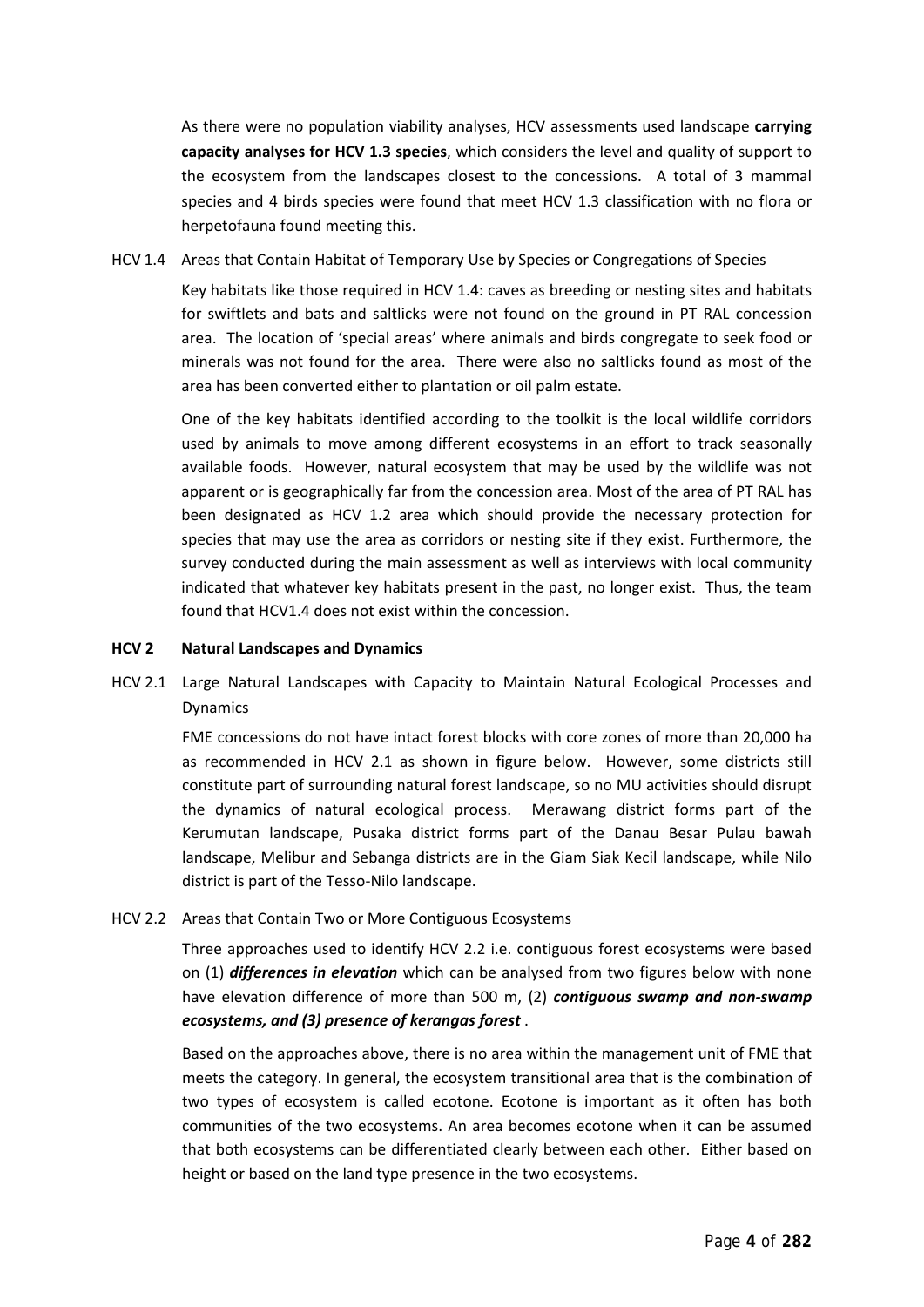From the three approaches above, the second approach is the most easily recognizable as can be seen in Figure below. However, during the main assessment, it was found that the transitional area of wetland ecosystem and non wetland ecosystem especially in Mandiangin was no longer found as natural areal and has been converted either to plantation or oil palm oil, there is no significant difference in elevation as can be shown in two figures above, and no kerangas forest was found within the area of PT RAL concession. Thus, it can be concluded that HCV 2.2 is not present within PT RAL.

#### HCV 2.3 Areas that Contain Representative Populations of Most Naturally Occurring Species

The area of habitat needed to sustain MVP (minimum viable population) varies greatly between species. Nevertheless, large unfragmented areas covering various ecosystem types have far greater potential for sustaining viable populations of various species than smaller fragmented areas do. **This condition is not met by the PT RAL concession**.

Natural forest areas in the PT RAL concession have already been fragmented from the surrounding natural landscape, and even production and non-protection areas are still in an unsafe condition. **The large number of land claims and conflicts** mean any landscape that could still be reconnected will be difficult to restore properly. Therefore, even though the region still has umbrella species like elephants, as a landscape it cannot be considered properly viable to support naturally occurring populations of various spesies in a natural landscape. Therefore, PT RAL has no regions with HCV 2.3.

#### **HCV 3 Rare or Endangered Ecosystems**

The PT RAL concession areas are located in the South-Eastern Coastal Swamps. Most of the **South-Eastern Coastal Swamp** region was formed from alluvial sediment in shallow sea and more recently from quaternary peat deposits formed behind mangrove forests. Most of the region still consists of swamps with occasional rocky outcrops in dry lowland areas where base sedimentary rock has been pushed up. This region contains one of the largest tropical peat swamps. Almost the entire region was once covered by peat swamp forest, swamp forest or riparian forest linked to rivers and flood plains, and lowland dipterocarp forest in areas with dry mineral soil.

Generally, the whole of the PT RAL concession comes under the peatland category, though there were some differences in terms of peat depth between Reppprot data and measurements taken on the ground.

In the Indonesia HCV toolkit (2008), ecosystems that meet one or more of the following criteria are considered endangered in the HCV 3 definition: (1) if within a single physiographic region an ecosystem has declined in extent by 50% or more; (2) if it is expected to decline by >75% under future scenarios of forest conversion assuming all conversion areas in prevailing spatial plans can be converted. Ecosystems meeting the following criteria can be considered rare ecosystems: If, as a result of natural factors or human intervention, an ecosystem constitutes less than 5% of the total area of a biophysiographic unit. Based on the physiographic analysis we can conclude that all types of secondary forest in the PT RAL concession region constitute endangered ecosystems as they are heavily degraded lowland rain forest.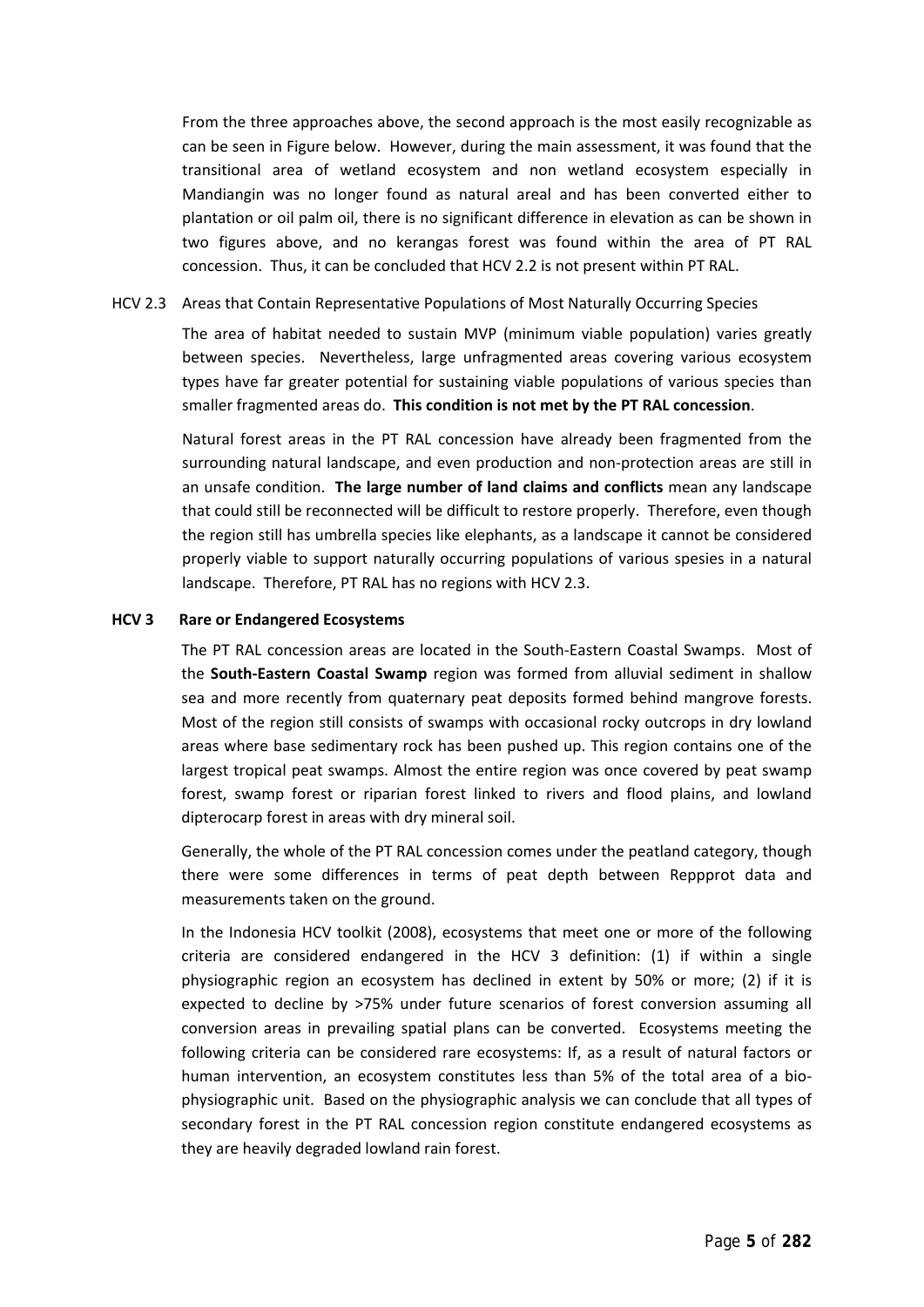#### **HCV 4 Environmental Services**

- HCV 4.1 Areas or Ecosystems Important for the Provision of Water and Prevention of Floods for Downstream communities HCV 4.1 in the concession area of PT RAL can be classified into 2 groups (i) Catchment areas in the upper watershed, and (ii) rivers and tributaries in upstream watershed. There were 5 catchment areas and 9 rivers identified as HCV 4.1 within the PT RAL concession.
- HCV 4.2 Areas Important for the Prevention of Erosion and Sedimentation

HCV 4.2 determined by using DEM that generated into contour and slope. The slope factor used as a limit was the coefficient value of slope length and slope gradient factors in regions categorised as upstream areas (slope >15%). All areas with steep slopes and containing highly erodible soils, as well as riparian zones along major rivers and tributaries are identified as areas critical for preventing erosion and sedimentation. Steep areas within the upstream areas particularly need to be protected by maintaining vegetation cover necessary to prevent erosion. Maintaining healthy and adequate buffer zones provide a filtration effect that removes significant sedimentation from runoff prior to it entering the streams, rivers and other water bodies. In general HCV4.2 has been found within areas of the PT RAL concession can be grouped into 2 types as follow (i) Upper reaches with dense vegetation that can control erosion and sedimentation and (ii) riparian buffers to control morpho-erosion and filter sediment from surface run off. There were 5 catchment areas and 9 rivers identified as HCV 4.1 within the PT RAL concession.

#### HCV 4.3 Areas that Function as Natural Barriers to the Spread of Forest or Ground Fire

These areas are marked by the presence of key elements that have important functions as firebreaks. The important value of such areas is identified from their capacity to prevent or contain actual or potential forest and land fires. Natural firebreaks constitute areas that tend to be wet all year round, or areas that have high moisture levels and relatively low temperatures. A fire break area can the categorised as possessing HCV 4.3 elements if it meets **some** of the following criteria (ProForest, 2003): (i) can naturally prevent, limit or control fires, (ii) covers a large area as a significant barrier to fire and (iii) has or is close to a community settlement, (iv) has or is close to a place of cultural significance (cultural sites, sacred places) and (v) has or is close to a conservation area containing important species or ecosystems. The establishment of HCV 4.3 is done with an approach that forest fires as a potential disaster. Although there is no record of previous fires, areas of potentially permanent firebreaks defined as HCV 4.3, of which 5 were found.

#### **HCV 5 Natural Areas Critical for Meeting the Basic Needs of Local People**

The community income which is associated with the FME concession areas for further delineation as HCV 5 areas is the revenue from the sale of honey, which grows within the concession areas. Many trees with beehives which are located on the boundaries of the concession area are well maintained by residents or specific community groups. *Sialang* trees produce honey with volumes that can suffice the needs of the community and furthermore be sold outside the village and sub-district.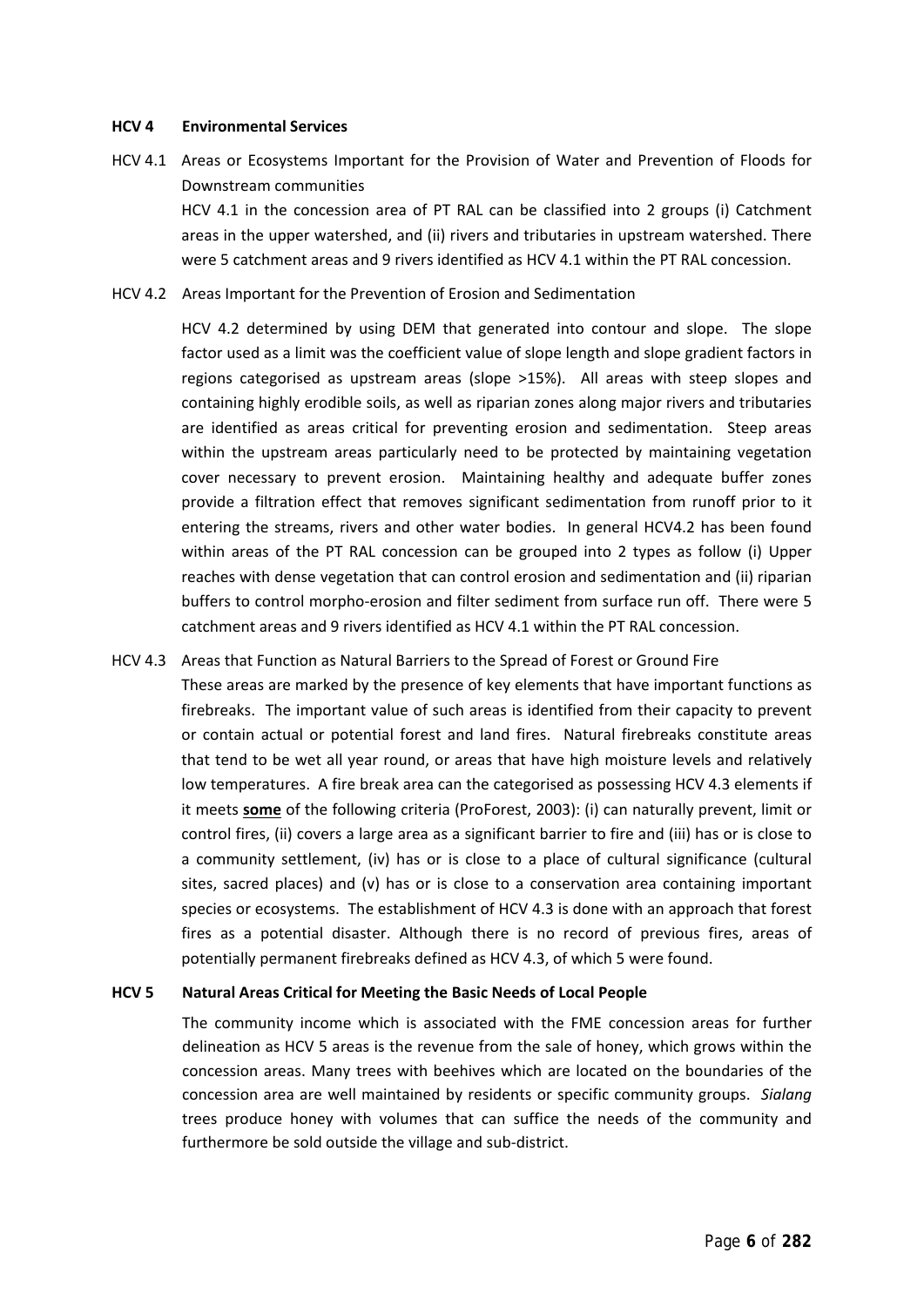*Kepungan sialang* 1 is an area that consists of 5 closely distributed sialang trees, while *Kepungan sialang* 2 consists of 7 widely distributed sialang trees. The location of the *kepungan sialang* area is in a conservation forest that also becomes a buffer for the Parapakan River.

The *kepungan sialang* areas still have bees and bee nests that produce honey and are being collected regularly by several families of Sakai Tribes. The collected honey can be sold or used as one of their livelihoods to fulfill the family needs.

The families of ethnic Sakai that are collecting honey from *sialang* areas have a desire that Sinar Mas Forestry (PT RAL) could keep the *sialang*, conducting delineation and protection of the areas, and if the surrounding areas of the sialang are to be planted with acacia, they hope it will be an acacia species with flowers that could be used by bees for food and produce honey. The honey from *sialang* trees is collected every 4 months by groups of honey collectors and is a traditional practice. It can produce up to 250 kg of honey each time they conduct the collection and is sold for IDR 45,000/kg. The group sells the honey to people in Desa Mandiangin.

#### **HCV 6 Areas Critical for Maintaining the Cultural Identity of Local Communities**

Based on FGD, interviews and field observation in villages associated with PT. RAL, the location of HCV 6 areas associated with the PT. RAL concession area are:

#### *Customary Forest of Buluh Apo*

The area claimed to be the customary forest of the Sakai Tribe is located behind SMP Negeri (government owned Junior High) school in Desa Mandiangin. The community believes that Buluh Apo is a sacred place and the meditation place of Datuk Munti Kato (the ancestor of the community in Desa Madiangin) and where he developed communications with spirits around the area. Although the tomb of Datuk Munti Kato is not located within Buluh Apo, the community believes that Buluh Apo is the appropriate place for the community to have spiritual communication with the spirit of Datuk Munti Kato, the founder of Desa Mandiangin.

#### *Customary Forest of Pematang Ibul*

The customary forest of Pematang Ibul is located at Banjar 11 Gas Pipe within the plantation forest concession of Sinar Mas Forestry. Pematang Ibul is a bamboo forest that grows naturally in the swamp and based on the information obtained from the community, the area was similar to that of Buluh Apo. The bamboo in Pematang Ibul has been removed and replaced many times with plantation forest but the bamboo has kept growing and now occupies its original habitat.

#### *The Sacred Tomb of Datok Munti Kato*

The community, especially the Sakai Tribe in Mandiangin, believe that the founder of Desa Mandiangin is Datok Munti Kato of the Sakai Tribes. Based on interviews with the descendants of Datok Munti Kato, it is reported that he passed away when he was 180 years old and is buried in an old rubber plantation in Dusun Makaib Saat near the Mandiangin River.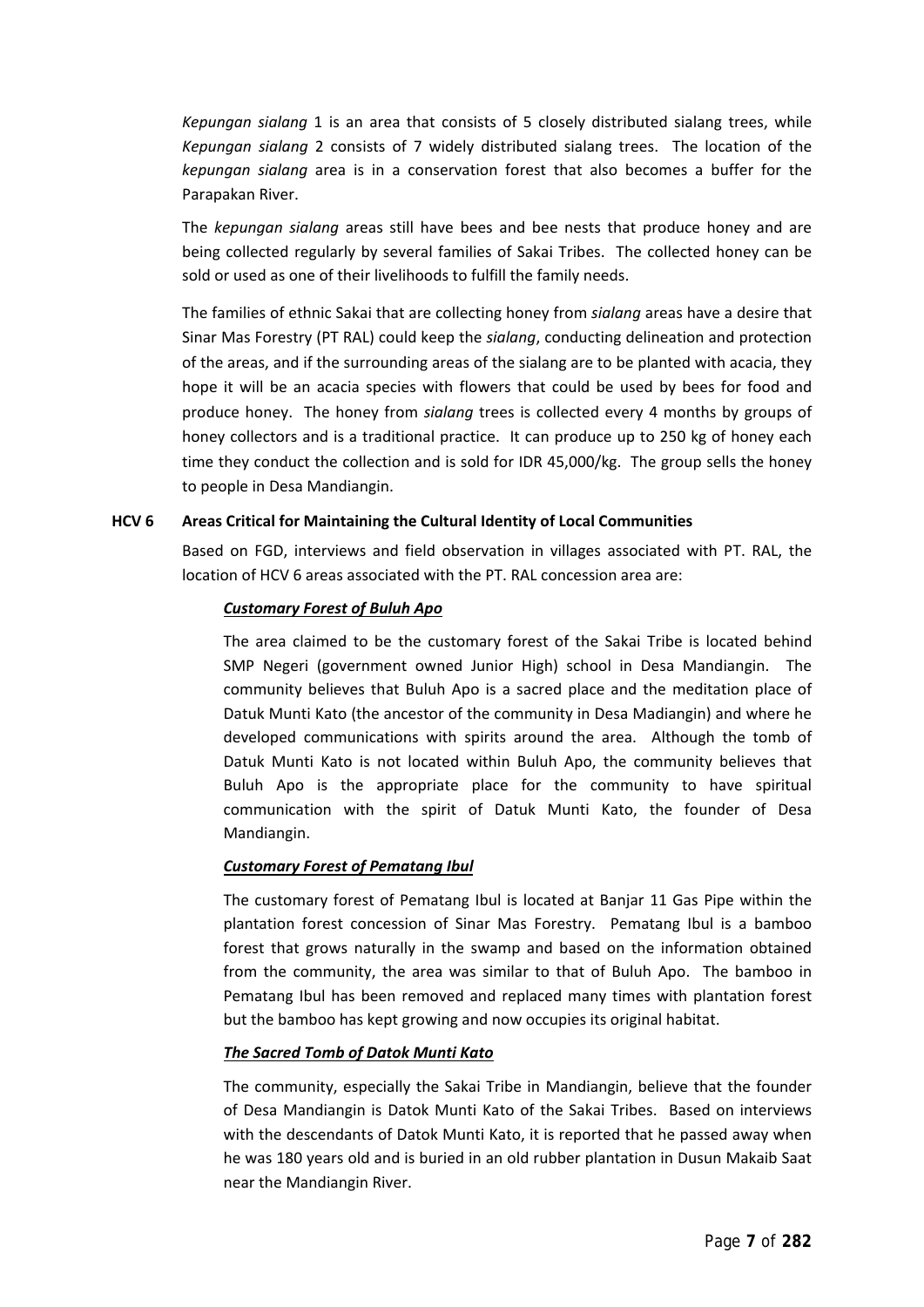At present, the descendants of the three datuk are staying in Desa Mandiangin and hold important traditional positions and are in administrative positions such as Head of Hamlet. To preserve the Burial of Village Ancestor, the traditional forest of Bulu Apo in Makaib and Pematang Ibul in Banjar 11 was managed by the Traditional Leader of Sakai Tribe in Desa Mandiangin as direct descendant of Datuk Munti Kato.

According to the community, especially Sakai Tribe in Desa Mandiangin, there is a close relationship between Buluh Apo, Pematang Ipul and the Tomb of Datuk Munti Kato. The three have become the three pillars of identity for Sakai Community in Desa Mandiangin.



Based on the above information, the community expect that their customary forest of Buluh Apo and Pematang Ibul is maintained due to the following reasons: 1) important resource for obtaining medicinal plants and bamboo, 2) sacred places that connect them with their ancestor, Datok Munti Kato, 3) corridors and sanctuary for important wildlife (leopard, bear, python, and black tailed monkey (owa), and 4) water catchment (swamp) area. The bamboo in Buluh Apo or Pematang Ibul is a non-traded commodity but managed for subsistence such as for fences and poles for homes.

The following table and map summarizes the HCV management areas identified by the assessment team. The size of the concession area based on the license is a bit different if compared with the GIS calculated size as shown in the table above. Regarding this discrepancy, the company has stated the following "The determination of concession area size is based on the Republic of Indonesia Ministry of Forestry Decree (Surat Keputusan or SK) for the plantation forest concession license which includes the appended concession map. Boundary in the field was laid down in accordance to the appended SK concession map. There is inconsistency between the calculated area size based on the field boundary and the area size that was stated in the SK. This variation is caused by the digitization process on the SK concession map, which was only available in hardcopy format when the SK was issued, into the company's Geographic Information System (GIS). The company is still in the process of settling the definitive boundary with relevant government institutions. Under the current situation, the company decided that HCV assessment will use the GIS map which is consistent with field condition."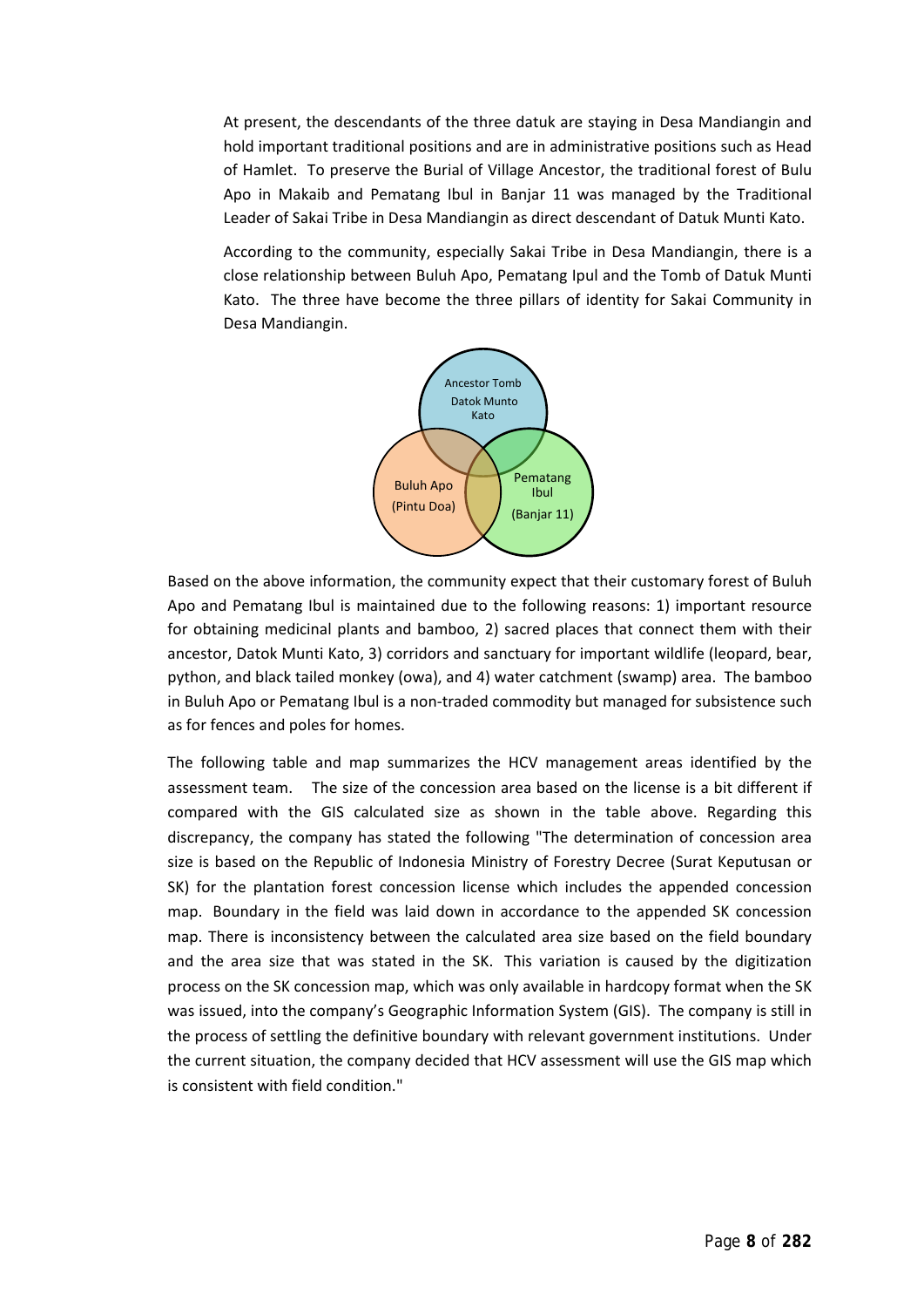| <b>HCV</b> | Hectar (Ha)       |                 |                    |                    |
|------------|-------------------|-----------------|--------------------|--------------------|
|            | <b>MANDIANGIN</b> | <b>SINDOTIM</b> | <b>TASIK SERAI</b> | <b>Grand Total</b> |
|            | 3856.52           | 5287.13         | 4407.09            | 13550.74           |
| 2          | Not present       | Not present     | Not present        | Not present        |
| 3          | 67.29             | 66.13           | Not present        | 133.42             |
| 4          | 191.69            | 582.50          | 541.20             | 1315.39            |
| 5          | $\ast$            | $\ast$          | $\ast$             | $\ast$             |
| 6          | 8.23              | $\ast$          | $\ast$             | 8.23               |

\*Areas for HCV 5 in the form of honey trees, burial site, and sacred ground are not calculated in the hectarage of the table.



## **Management and Monitoring Recommendations**

APP has stated an intention to conduct an extensive "landscape management planning" process upon completion of HCV, HCS and social impact assessments that will provide a clear, holistic approach to dealing with all of the pertinent issues identified. The stated goal is to conduct extensive stakeholder consultations with government, universities, neighboring landusers, civil societies and communities during that process.